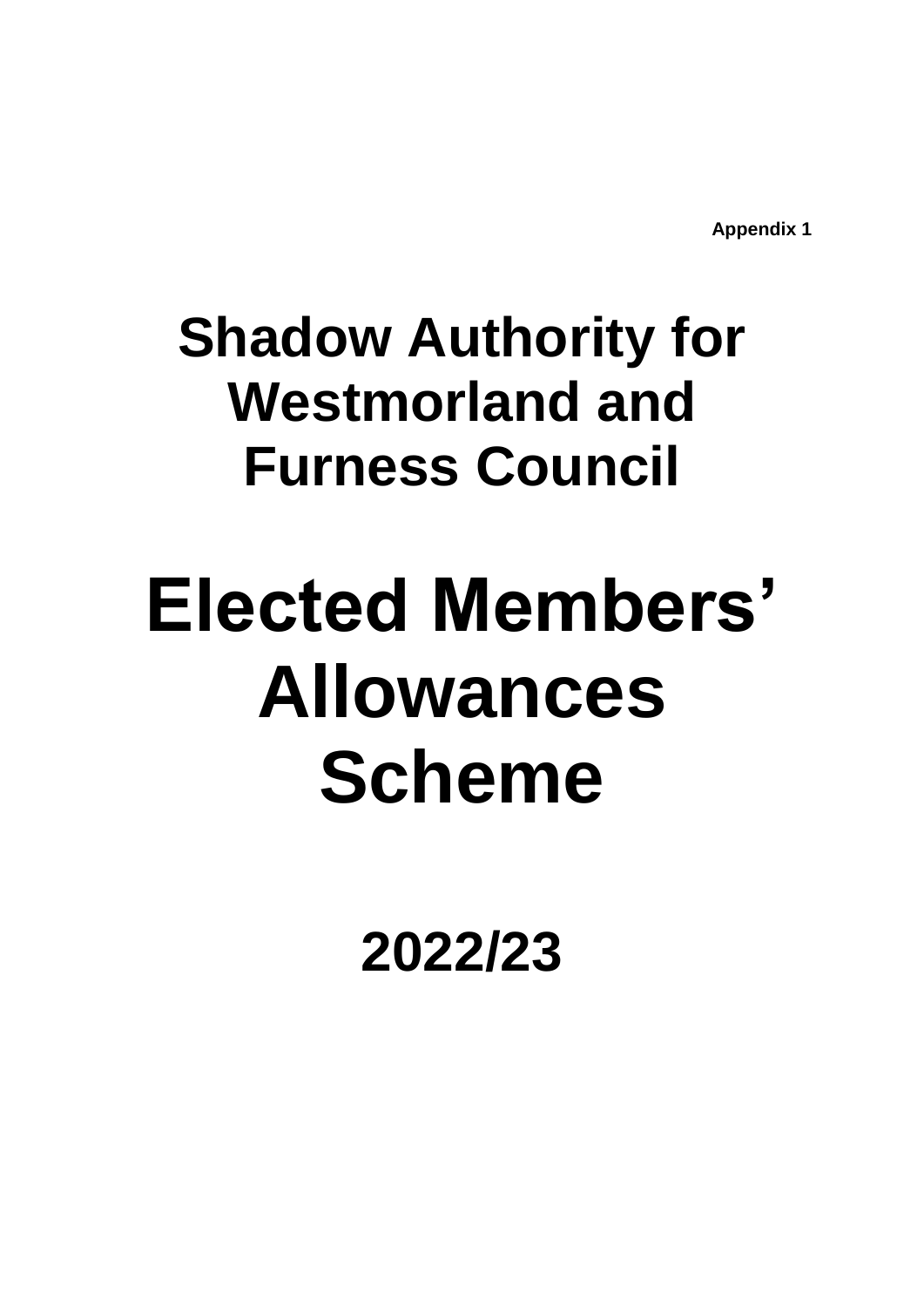#### **Shadow Authority for Westmorland and Furness Council, in exercise of the powers conferred by the Local Authorities (Members' Allowances) (England) Regulations 2003, hereby makes the following Scheme**.

- 1. This Scheme may be cited as the Shadow Authority for Westmorland and Furness Council Members' Allowances Scheme and shall have effect for the period set out in *Schedule 1 to this scheme, until amended or revoked.*
- 2. In this Scheme, 'Councillor' means a Member of the Shadow Authority of Westmorland and Furness Council who is a Councillor.

# 3. **Independent Remuneration Panel (IRP)**

- The Shadow Authority for Westmorland and Furness Council is required by the Local Authorities (Members Allowances) (England) Regulations 2003 to establish and maintain an Independent Remuneration Panel (IRP), which will broadly have the functions of providing the Shadow Authority with advice on its scheme and the amounts to be paid.
- The IRP will make recommendations about the level of basic allowance for all Councillors, a recommendation about the special responsibilities for which a special responsibility allowance should be paid and the levels of those allowances.
- The IRP will make recommendations about childcare and dependent carer's allowance and the level of this allowance.
- The IRP will make decisions regarding Pension arrangements for Elected Members.
- The IRP will make recommendations regarding which aspects of a Members Remuneration i.e. Basic & Special Responsibility Allowances are subject to Pension contributions.
- The IRP will make recommendations about the rates of travel & subsistence allowances which Members can claim when undertaking Official Shadow Authority business.
- The IRP will make recommendations in respect of allowances to be paid to co-opted members of committees and the levels of those allowances.

Any decision of the Shadow Authority to amend, revoke or replace their scheme of allowances, and to make a new annual scheme must be taken having regard to the recommendations of the IRP. The function of agreeing and adopting a scheme is the function of the full Shadow Westmorland and Furness Authority.

The decision by the Shadow Authority to amend or revoke recommendations made by the IRP, does not extend to the issue of Pensions for Elected Members. The Council can only approve admission to the LGPS in respect of those Members explicitly recommended by the IRP.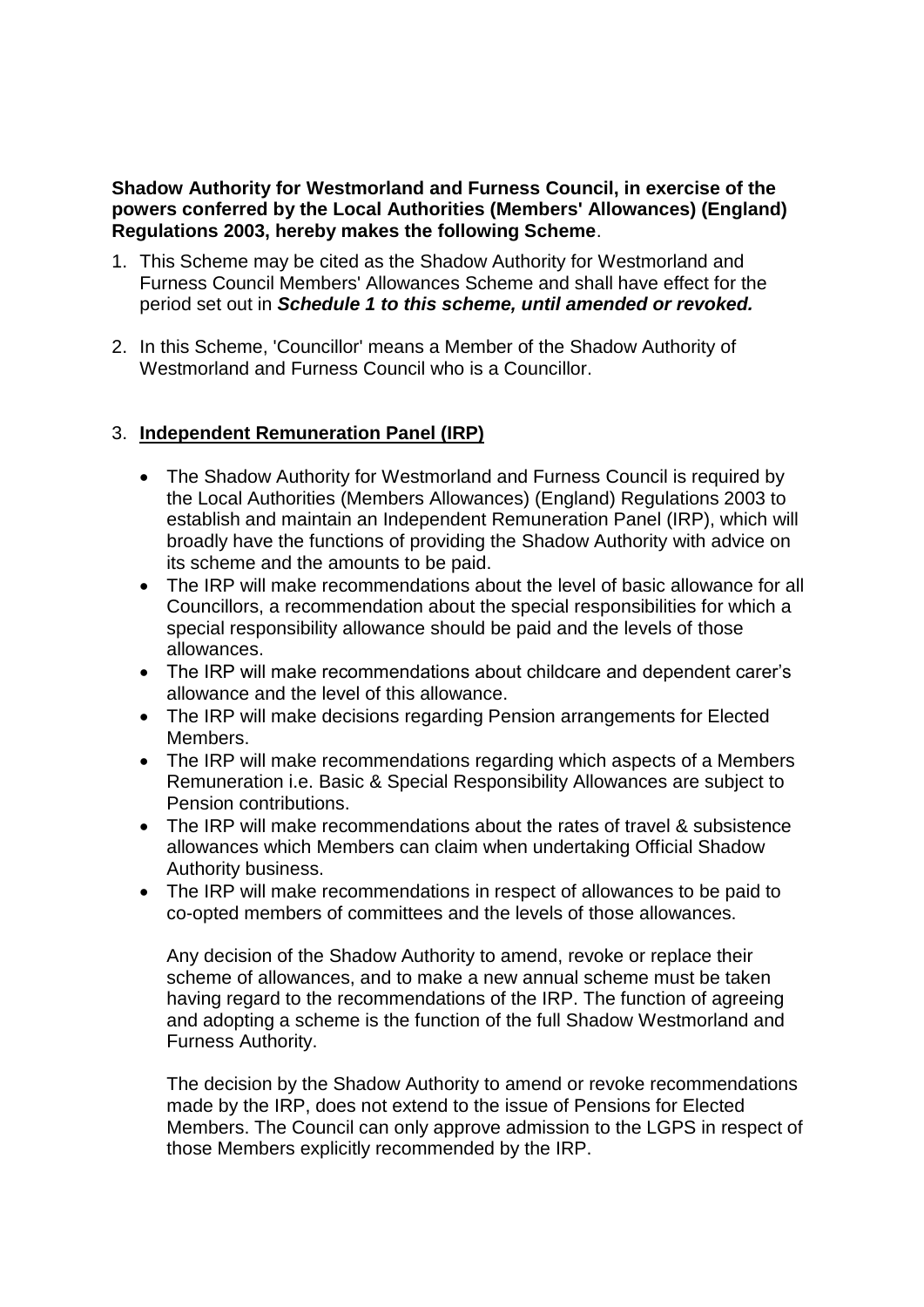#### 4. **Basic Allowance**

Subject to paragraph 12, a Basic Allowance shall be paid to each Councillor *at the annual rate specified in Schedule 1 to this Scheme.* The allowance shall be paid in monthly instalments.

**The IRP recommends a rate of 50% of the allowance be paid in the 'Shadow' period to 31 March 2023.**

#### 5. **Special Responsibility Allowances**

Subject to paragraph 12, a Special Responsibility Allowance shall be paid *at the annual rate specified in Schedule 1* to those Councillors who hold the special responsibilities in relation to the Shadow Westmorland and Furness Authority as are specified in that Schedule. The allowance shall be paid in monthly instalments.

No Councillor shall be entitled to be paid more than one Special Responsibility Allowance at any one time and in the event that a Councillor undertakes more than one Special Responsibility at a time, then the entitlement shall be to the Special Responsibility Allowance of that Councillor's choice.

SRA ceases to be payable as at the day immediately prior to the Annual Council meeting. Chair's re-elected at the Annual Council meeting will receive SRA payable effective from that date.

Where a Chair is not elected at the Annual Council meeting and the committee does not sit until some time after the Annual Council meeting, SRA will not be payable to the outgoing Chair after the day before the Annual Council meeting and will only be payable from the date the committee sits and the Chair is elected or re-elected.

# 6. **Telephone Provision / Miscellaneous expenses**

No separate provision shall be paid in respect of line rental, broadband, telephone calls or other miscellaneous expenses associated with being a Councillor except as provided within this scheme. All such costs are to be met from the annual amount of Basic Allowance identified *in Schedule 1.*

# 7. **Dependant Carer's Allowances**

A Dependant Carer's Allowance shall be payable based upon a reimbursement of actual receipted costs of *up to the rate per hour specified in Schedule 1* to any Councillor who incurs expenditure in respect of the care of their children or dependent relatives, whilst undertaking the qualifying duties specified in *Schedule 1.*

#### 8. **Subsistence Allowances**

Subsistence Expenses shall be reimbursed in accordance with *the scales detailed in Schedule 1,* in respect of the qualifying duties specified in that Schedule by reference to the period of absence from home or place of work as appropriate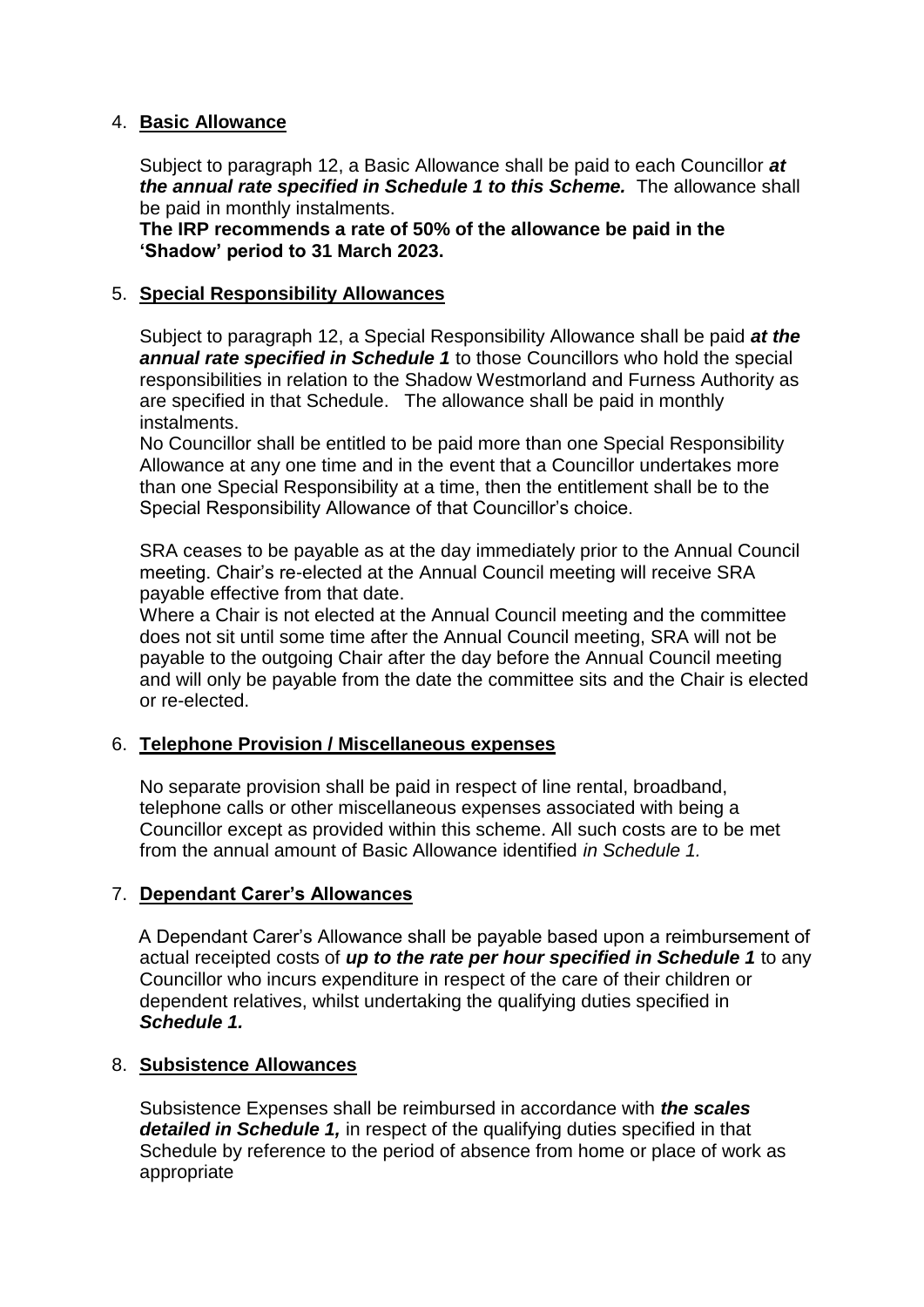#### 9. **Travel Arrangements**

Councillors should travel by Public Transport where reasonably possible. Where Members travel by rail, they shall be entitled to travel at Standard Class rates, and tickets for the journey can be organised through the Council's officers.

Where a Councillor undertakes a journey by car then reimbursement shall not exceed *the mileage rates specified in Schedule 1.* Travel by Air will only be authorised and paid on the conditions and rates set out *in Schedule 1.*

#### 10.**Travel Abroad**

When travelling beyond the United Kingdom, the Councillor in consultation with the organising department and the Democratic Services Manager should ensure as far as practical that the arrangements are made for accommodation to be provided on a fully inclusive basis as a direct charge to the Shadow Authority. Where this is not practical, the Democratic Services Manager will determine an appropriate scale of allowance having regard to the nature of the event, the location, and the published scales relating to Senior Civil Servants undertaking duties abroad in the location concerned.

#### 11.**Part Year Entitlements**

- (i) The provisions of this paragraph regulate the entitlement of a Councillor to a Basic or Special Responsibility Allowance, where, in the course of a year, this Scheme is amended, or a Councillor becomes or ceases to be a Councillor, or accepts or relinquishes a Special Responsibility in respect of which a Special Responsibility Allowance is payable.
- (ii) If an amendment to this Scheme changes the amount to which a Councillor is entitled by way of a Basic Allowance or a Special Responsibility Allowance, or if a Councillor accepts or relinquishes a Special Responsibility Allowance, then the entitlement to the allowance shall be in proportion to the number of days entitlement to each allowance relative to the number of days in that year.
- (iii) If an amendment to this Scheme changes the amount payable by way of a Conference, Dependant Carer's or Subsistence Allowance or to the rates of travel entitlement, the entitlement to such an allowance or payment shall be to the amount under the scheme as it has effect when the duty was carried out.
- (iv) Where the term of office of a Councillor begins or ends otherwise than at the beginning or end of a year, the entitlement of that Councillor to a Basic or Special Responsibility Allowance shall be in proportion to the number of days of his term of office, relative to the number of days in that year.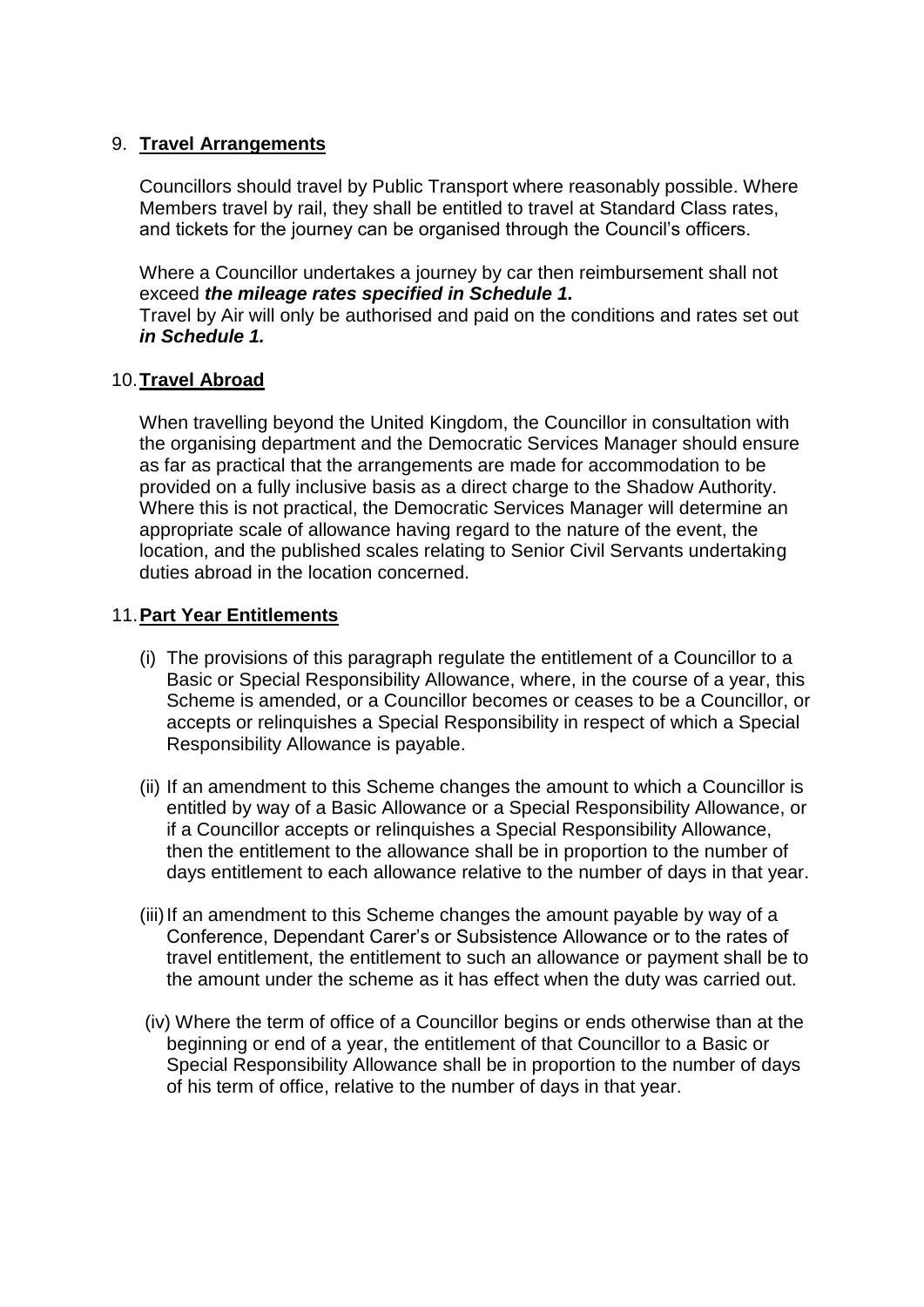#### 12.**Renunciation**

A Councillor may by notice, in writing given to the Democratic Services Manager forego any part of his/her entitlement to an allowance under this Scheme.

#### 13. **Annual Review of Allowances**

The Basic Allowance, Special Responsibility Allowance and Dependent Carer's Allowance shall be reviewed annually by an Independent Remuneration Panel and submitted for approval by Council.

Travel and Subsistence rates will also be reviewed annually by an Independent Remuneration Panel and submitted for approval by Council.

#### 14. **Claims and Payments**

- (a) A claim for Dependant Carer's or Subsistence Allowance or reimbursement of travel expenses under this Scheme shall be made in writing within **two months** of the date of the meeting in respect of which the entitlement arises.
- (b) A claim for Dependant Carer's or Subsistence Allowance or to reimbursement of any travel expenses, shall be on the form provided by the Democratic Services Manager and shall include a statement by the Councillor making the claim that he or she is not entitled to receive remuneration, reimbursement or any allowance claimable from another body in respect of the matter to which the claim relates, otherwise than under this Scheme.
- (c) Where a payment of the amount specified in this Scheme in respect of a Basic Allowance or a Special Responsibility Allowance would result in a Councillor receiving more than the amount to which he or she is entitled, the payment shall be restricted to such an amount as will ensure that no more is paid than the amount to which he or she is entitled. In the event of a Councillor no longer holding a Special Responsibility, or ceasing to be a Councillor, the amount of any allowance that has been overpaid will be recovered.

# 15. **Elected Members' Pensions**

The Local Authorities (Members' Allowances) (England) Regulations 2003, allow the Council to provide Pension arrangements for any Elected members explicitly recommended by the IRP.

The IRP has recommended that no Members should be entitled to currently participate in the Pension Scheme.

The IRP recommends this matter be considered at the next annual review.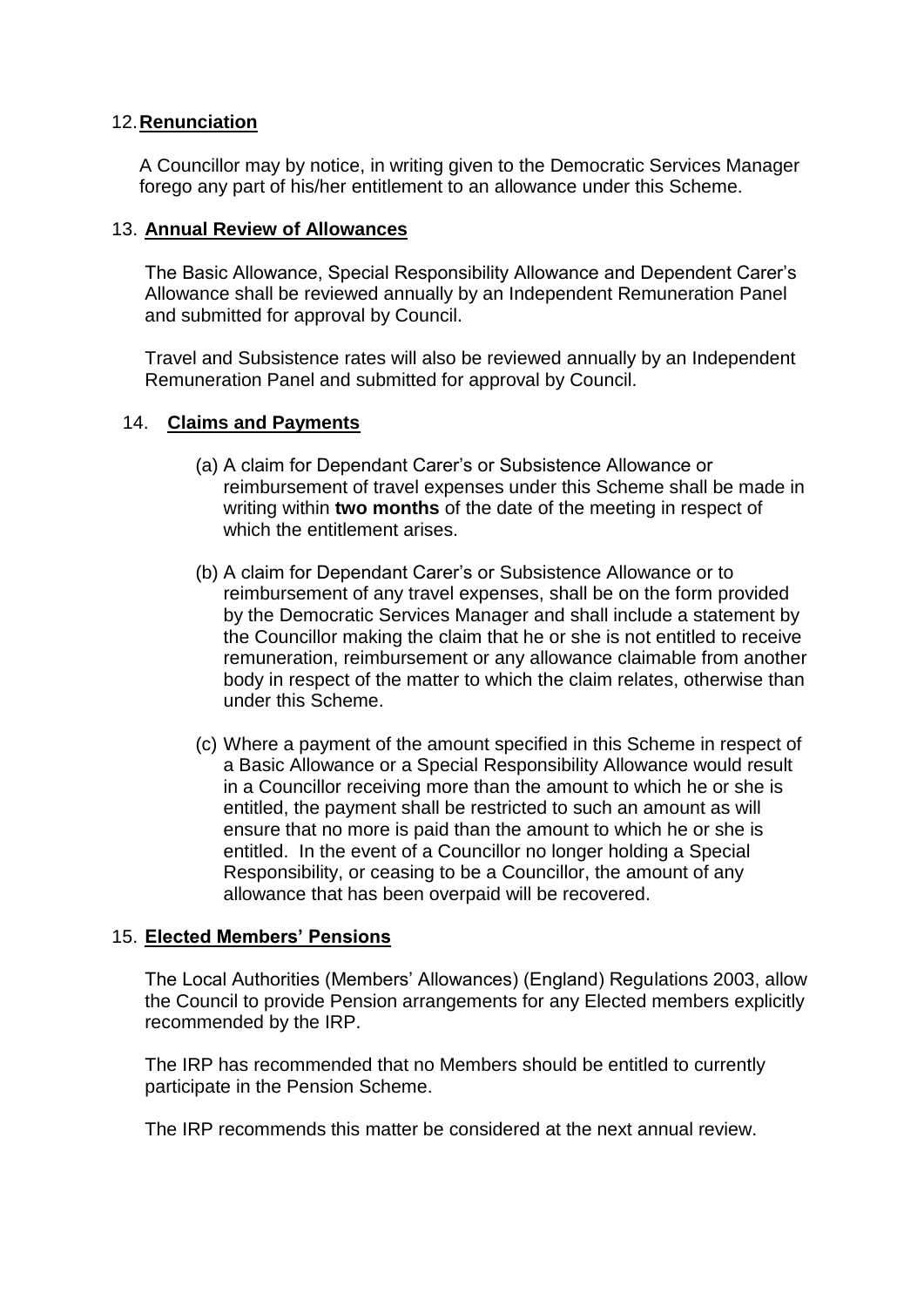#### 16. **Co Opted Members Allowances**

The Local Authorities (Members' Allowances) Regulations 2003, allow the Council to pay Co-opted members of committees an annual allowance in respect of their attendance at meetings.

The IRP recommends that no allowance be set for the period of the 'Shadow Authority' and that this matter be considered at the next annual review.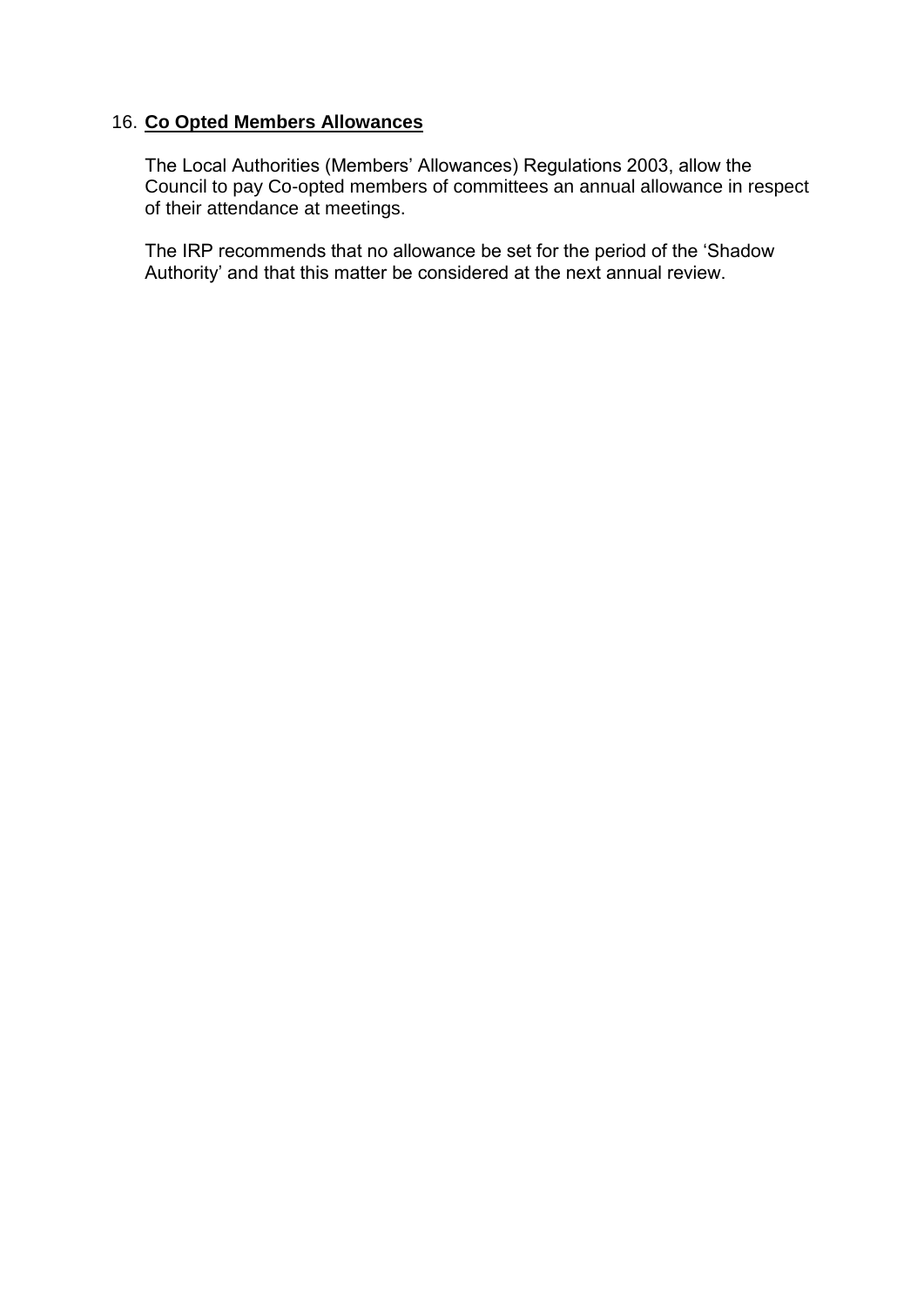# **1. Basic and Special Responsibility Allowances (SRA)**

The following are specified as the **Basic and Special Responsibility Allowances** which shall be payable at the **Annual** rates specified below *for the period commencing May 2022\* until revoked or amended: -*

| <b>BASIC ALLOWANCE</b>                                                                                                       | £                    | Shadow<br>Period   |
|------------------------------------------------------------------------------------------------------------------------------|----------------------|--------------------|
| <b>All Councillors</b>                                                                                                       | 12,000.00            | 6,000.00           |
| <b>SPECIAL RESPONSIBILITY ALLOWANCES (SRA)</b>                                                                               |                      |                    |
| Leader of the Council                                                                                                        | 21,000.00            | 10,500.00          |
| Deputy Leader                                                                                                                | 11,229.00            | 5,614.50           |
| <b>Chair of Council</b>                                                                                                      | 4,887.00             | 2,443.50           |
| <b>Executive Portfolio Holder</b>                                                                                            | 6,735.00             | 3,367.50           |
| <b>Chair of Overview and Scrutiny</b>                                                                                        | 1,000.00             | 500.00             |
| <b>Chair of Standards Committee</b>                                                                                          | 500.00               | 250.00             |
| <b>Chair of Personnel Committee</b>                                                                                          | 500.00               | 250.00             |
| Group Leaders:<br>2 <sup>nd</sup> biggest group<br>All other groups<br>(note: A group must be a minimum of five councillors) | 4,500.00<br>1,128.00 | 2,250.00<br>564.00 |
| Co opted members                                                                                                             | Nil                  | Nil                |

\* The IRP recommends a rate of 50% of the allowance be paid in the 'Shadow' period.

**Notes** 

- (i) No separate provision shall be paid in respect of line rental, broadband, telephone calls or other miscellaneous expenses associated with being a Councillor, except as provided within this scheme. All such costs are to be met from the annual amount of Basic Allowance identified above
- (ii) No Councillor shall receive more than one Special Responsibility Allowance.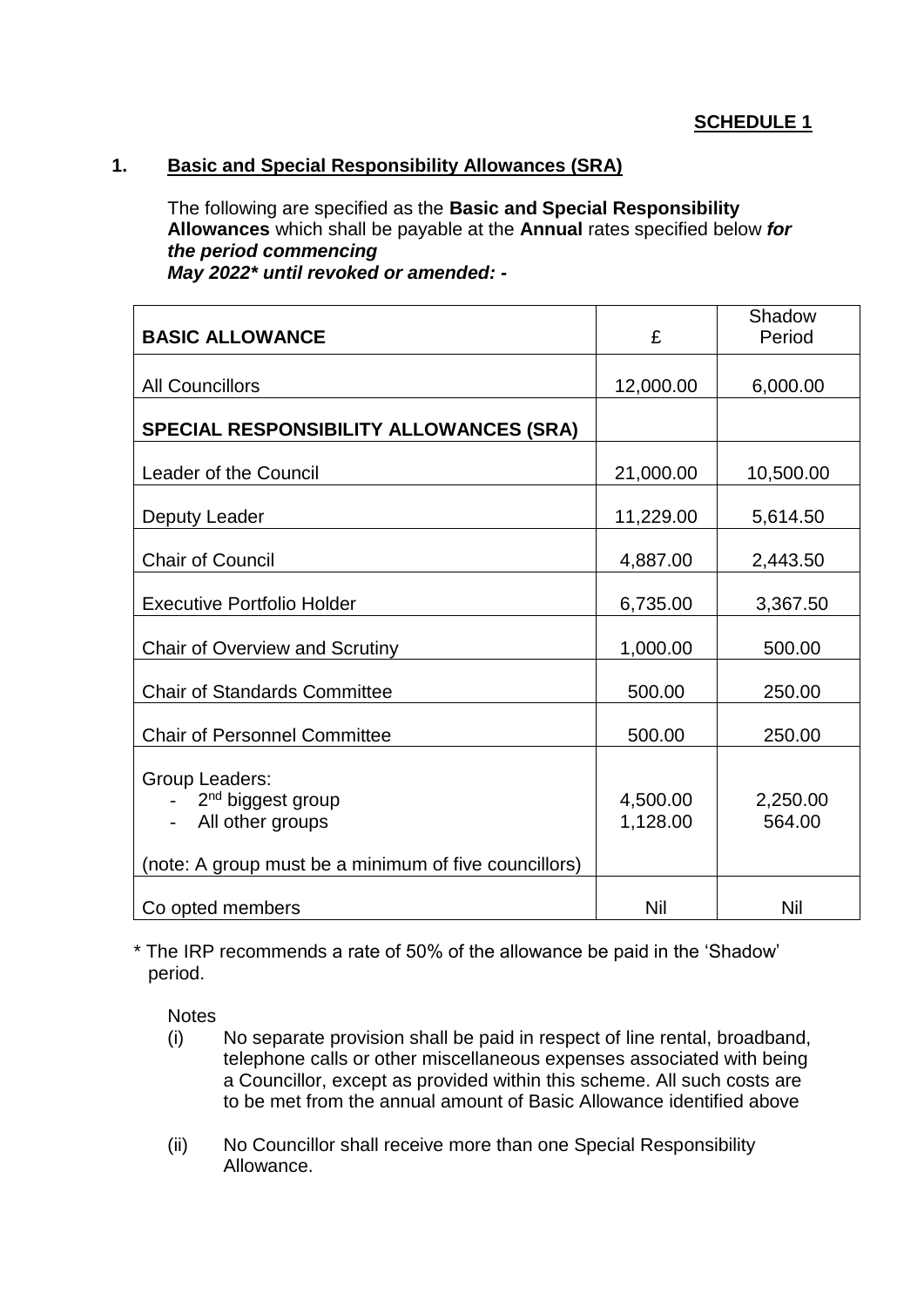#### **2. Dependant Carer's Allowances**

A carer's allowance of £9.50 per hour (alignment with the National Living Wage) and up to a maximum of £2,000 per annum will be paid for care of dependents whether children, elderly person's or people with disabilities, to those Members representing the Council on approved duties (see paragraph 5). The maximum period of the entitlement will be the duration of the approved duty and reasonable travelling time. The allowance will not be payable where the care is provided by a member of the claimant's own household or if a member already receives a carers' allowance.

#### **3. Travel**

Members should travel by Public Transport where reasonably possible.

Rail Travel – the amount of the ordinary Standard Class fare at the cheapest rate available for the journey wherever possible.

Taxi Cab - in cases of urgency or where no other form of public transport is reasonably available the amount of the actual fare and any reasonable gratuity paid - in any other cases the amount of the fare for travel by appropriate public transport.

Private Motor Vehicle – Travel allowances are payable to all members who necessarily incur expenditure in the performance of an approved duty. The mileage rates are the prevailing HM Revenue and Customs limits for tax allowance purposes. Currently these are as follows:

| Cars and Vans: | First 10,000 miles: 45p per mile<br>Over 10,000 miles: 25p per mile  |
|----------------|----------------------------------------------------------------------|
| Motorcycles:   | First 10,000 miles: 24p per mile<br>Over 10,000 miles: 24p per mile  |
| Bicycles:      | First 10,000 miles: 20p per mile<br>Over 10,000 miles: 20 p per mile |

Members who submit mileage claims for reimbursement must request and submit VAT receipts for the purchase of fuel to support their claim. This procedure is necessary to allow the Council to recover VAT from HM Revenue & Customs (HMRC).

Air - the rate for travel by air shall not exceed the rate applicable to travel by appropriate alternative means of transport together with an allowance equivalent to the amount of any saving in subsistence allowance consequent on travel by air. Where the saving in time is so substantial as to justify payment of the fare for travel by air, the amount paid shall not exceed:

- a) The ordinary fare or any available cheap fare for travel by regular air service, or
- b) Where no such service is available or in the case of urgency, the fare actually paid by the member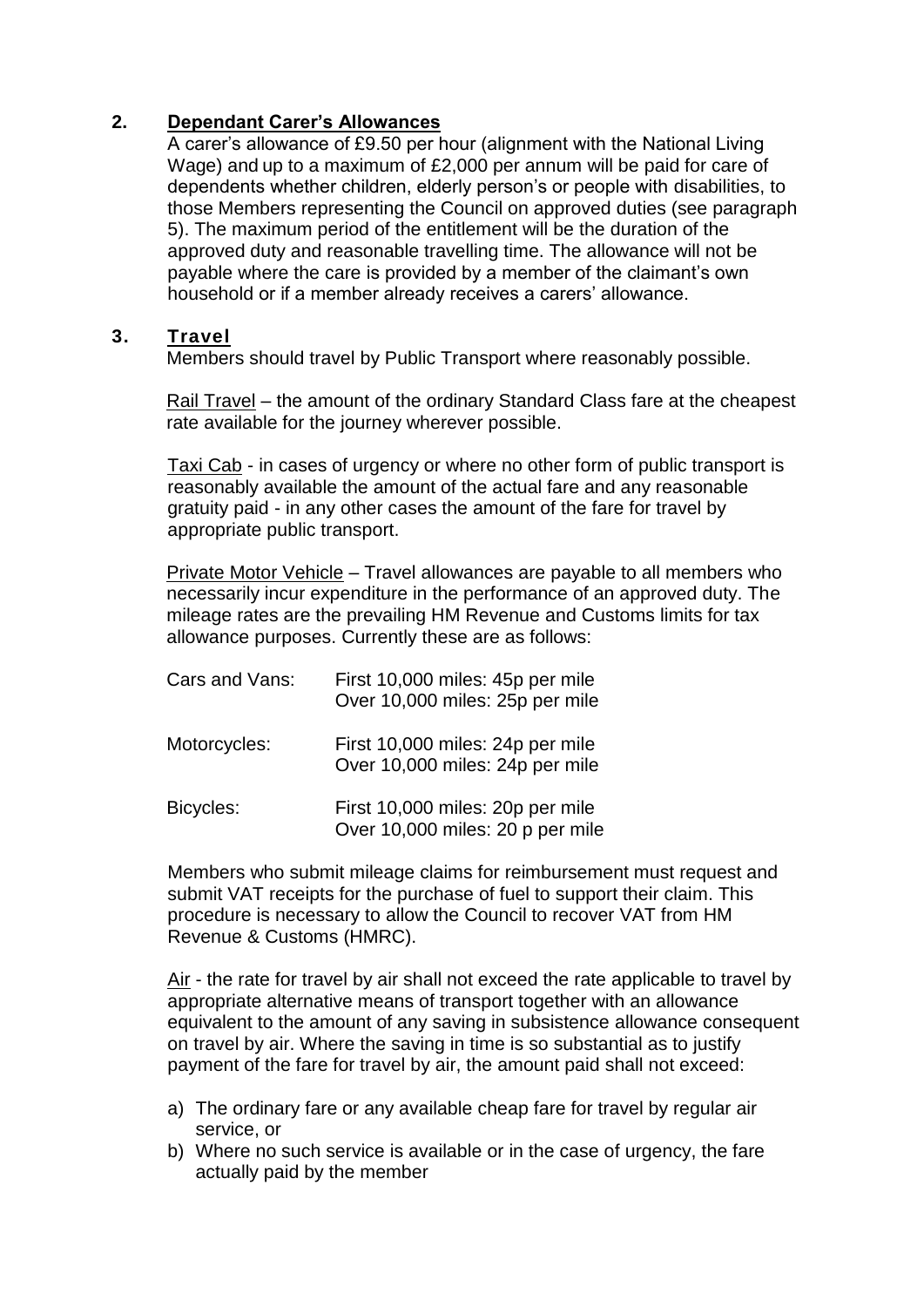Other Costs - The rates detailed above may be increased by not more than the amount of any necessary expenditure incurred on tolls, ferries or parking fees including overnight garaging, however receipts must be submitted with claims.

### **4. Subsistence**

Where expenditure on subsistence is necessarily incurred in the performance of an 'approved duty' out with the Shadow Authority area, an allowance not exceeding the following maximum rates may be claimed upon the production of receipts, as set out below:

- (a) Breakfast allowance (more than 4 hours away from normal place of residence before 11 a.m.) **£7.00**
- (b) Lunch allowance (more than 4 hours away from normal place of residence including the period between 12 noon and 2 p.m.) **£9.00**
- (c) Evening meal allowance (more than 4 hours away from the normal place of residence ending after 6 p.m.) **£15.00**
- (d) In the case of an **absence overnight** from the usual place of residence, Accommodation should be pre-arranged through Democratic Services. However, where a member **makes their own accommodation arrangements** reimbursement of hotel bills will be limited to the following maximum rates.

Non-London Hotel - **£130.00 plus VAT** \* London Hotels - **£150.00 plus VAT**

\* For the purposes of this, London means the City of London and the London Boroughs of Camden, Greenwich, Hackney, Hammersmith and Fulham, Islington, Kensington and Chelsea, Lambeth, Lewisham, Southwark, Tower Hamlets, Wandsworth and the City of Westminster.

#### **5. Conference Allowance**

There is no Conference Allowance payable.

#### **6. Submission of Claims**

Claims under this scheme for the payment of travel and subsistence and carers' allowances shall be submitted electronically on a monthly basis on a form prescribed for the purpose to the Monitoring Officer by the fourteenth day of the following month.

# **7. Membership of Other Local Authorities**

Where a member is also a member of another local authority, that member may not receive allowances from more than one local authority in respect of the same duties.